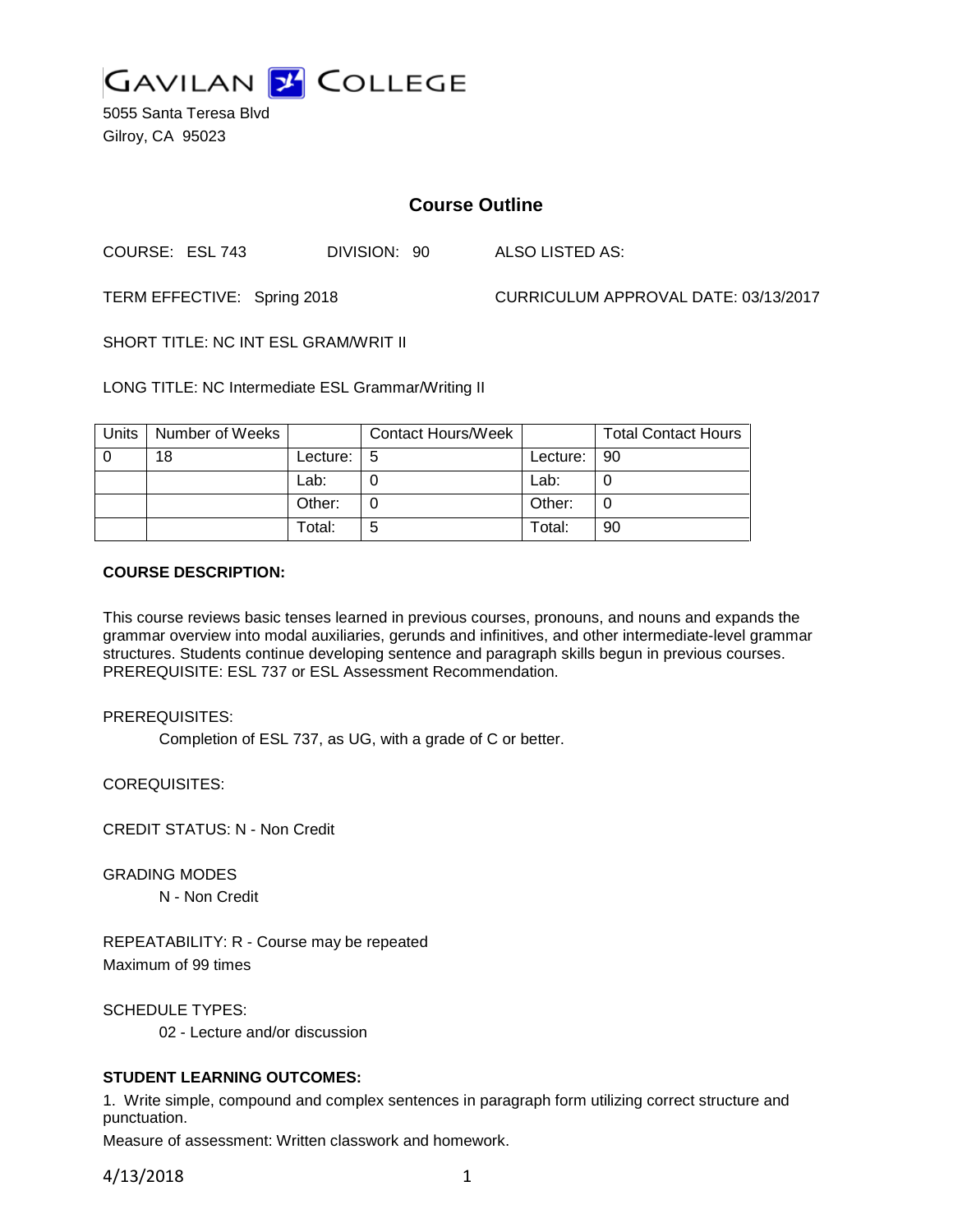Year assessed, or planned year of assessment: 2018

Semester: Spring

Institution Outcome Map: 1. Communication, 2. Cognition, 7. Content Specific

2. Read model paragraphs and identify and analyze tense usage.

Measure of assessment: Written classwork, homework and exams.

Year assessed, or planned year of assessment: 2018

Semester: Spring

Institution Outcome Map: 1. Communication, 2. Cognition, 7. Content Specific

3. Write affirmative and negative statements and questions utilizing the following verb tenses and structures: simple present, present continuous, simple past, past continuous, future, present perfect, present perfect continuous, present tense modals, gerunds, and infinitives.

Measure of assessment: Written classwork and homework, journals.

Year assessed, or planned year of assessment: 2018

Semester: Spring

Institution Outcome Map: 1. Communication, 2. Cognition, 7. Content Specific

## **CONTENT, STUDENT PERFORMANCE OBJECTIVES, OUT-OF-CLASS ASSIGNMENTS**

Curriculum Approval Date: 03/13/2017

OUT-OF-CLASS ASSIGNMENTS: journal writing, paragraph writing, grammar exercises, ESL computer lab exercises \*\*These assignments will be weekly and remain consistent throughout the semester.

### 6 HOURS

CONTENT: Review simple verb tenses learned previously, yes/no questions, short answers, information questions, and question order.

STUDENT PERFORMANCE OBJECTIVES: Demonstrate mastery of question forms and the use of auxiliary verbs BE and DO with simple present, simple past, present continuous, and simple future with "will" and "be going to." Use the correct auxiliary verb to make questions and give appropriate answers for the verb tenses described above.

### 13 HOURS

CONTENT: Introduce the PAST CONTINUOUS tense and the use of time words and time connectors.

STUDENT PERFORMANCE OBJECTIVES: Compare and contrast the use of time words and time connectors in sentences using the past continuous tense.

### 13 HOURS

CONTENT: Introduce MODAL AUXILIARIES AND RELATED EXPRESSIONS to indicate different meanings: obligation, ability, permission, advice, politeness, and more.

STUDENT PERFORMANCE OBJECTIVES: Compare and contrast forms and use of modal auxiliaries (might, can) and related expressions (would rather, have to) to render different meanings.

### 13 HOURS

CONTENT: Introduce PRESENT PERFECT and PRESENT PERFECT CONTINUOUS tense and the time words that suggest their different uses (so far, since, for, and more).

STUDENT PERFORMANCE OBJECTIVES: Compare and contrast form and usage of present perfect,

present perfect continuous and simple present and simple past.

13 HOURS CONTENT: Introduce GERUNDS AND INFINITIVES and their relationship to verbs, focusing on their occurrence in both the subject and the predicate and with prepositions. Also discuss the difference between USED TO, BE USED TO, and GET USED TO.

STUDENT PERFORMANCE OBJECTIVES: Compare and contrast gerunds and infinitives, discussing the groups of verbs that are followed by one and not the other as well as the verbs that allow either form. Analyze the function of the verbal form (subject, object of the preposition, and more.)

### 13 HOURS

CONTENT: Introduce ADJECTIVE CLAUSES (that, who, whom, whose + noun, which, when, where, who/whom/which/that + preposition, preposition + whom/which).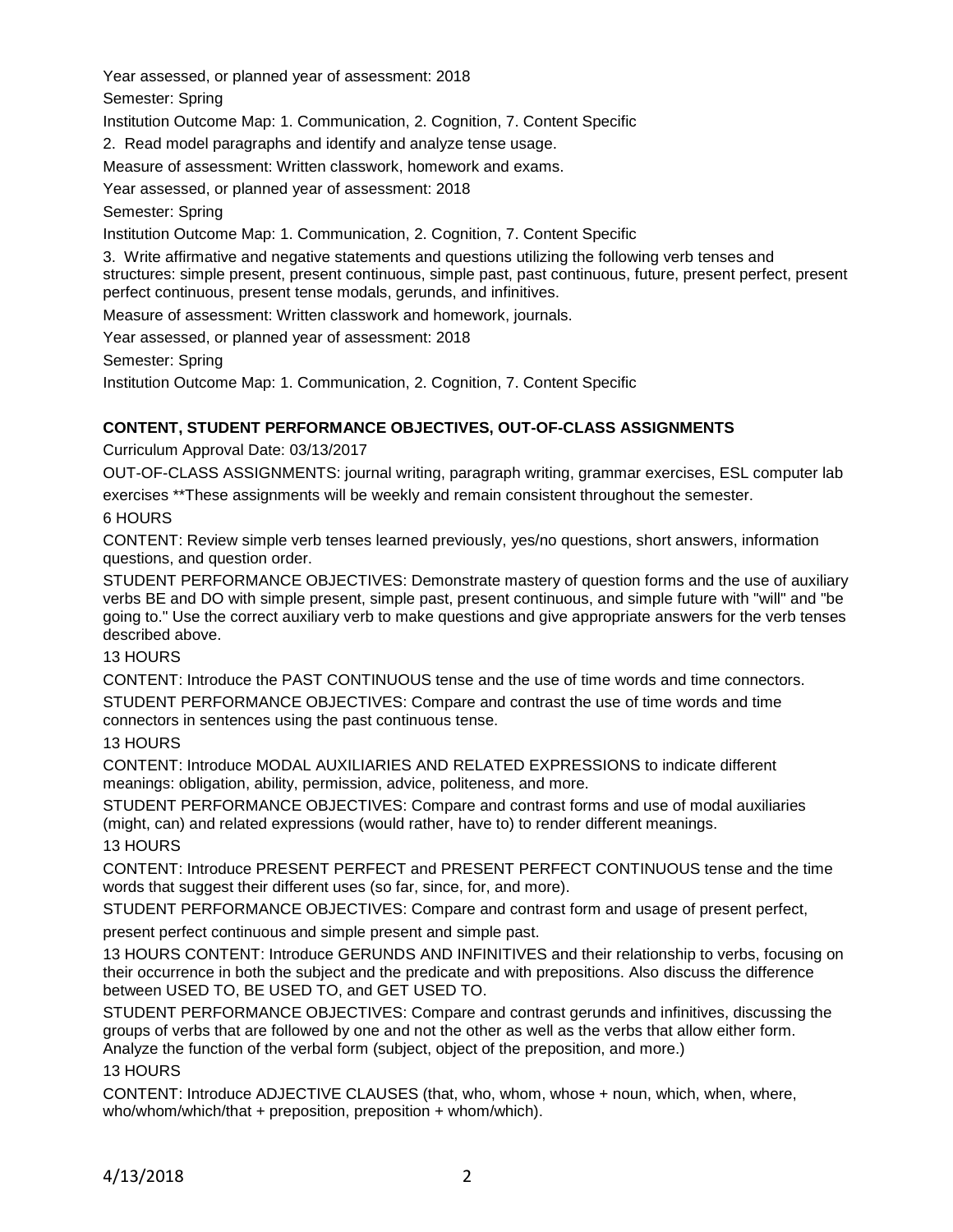STUDENT PERFORMANCE OBJECTIVES: Compare adjectives with adjective clauses. Identify adjective clauses. Combine sentences through the use of adjective clauses. Write original sentences using adjective clauses.

13 HOURS CONTENT: Introduce COMPARATIVE, SUPERLATIVE, AND EQUALATIVE forms of ADJECTIVES AND ADVERBS.

STUDENT PERFORMANCE OBJECTIVES: Make comparisons utilizing regular forms ("\_\_\_er" than, more than, the "\_\_\_est" , the most, less than, the least, as \_\_\_\_ as, etc.) and irregular forms (better than, the best, worse than, the worst, etc.) Write sentences using additional comparative words and phrases (the same as, similar to, different from, like, alike).

4 HOURS

CONTENT: Review various parts of course content depending upon student need.

STUDENT PERFORMANCE OBJECTIVES: Read, write and correctly punctuate simple, compound, and complex sentences. Demonstrate understanding of (verb tenses, modals, gerunds, infinitives, comparative and superlative forms, and adjective clauses) by writing sentences and paragraphs utilizing these forms.

2 HOURS

## **METHODS OF INSTRUCTION:**

Students are taught English grammar through a variety of activities that include: lecture, pair work, small and large group activities, written and oral textbook exercises, sentence and paragraph writing in controlled and free contexts, journal writing, reading and analysis of model paragraphs, and grammar and writing exercises utilizing ESL software.

### **METHODS OF EVALUATION:**

Objective examinations Percent of total grade: 60.00 % 60% - 80% Multiple choice; True/false; Matching items; Completion; Other: cloze exercises, paragraph writing Writing assignments Percent of total grade: 30.00 % 30% - 40% Written homework; Essay exams; Term papers Skill demonstrations Percent of total grade: 5.00 % 5% - 10% In class activities- individual, pair & group work **OUT OF CLASS ASSIGNMENTS:**

### **REPRESENTATIVE TEXTBOOKS:**

Recommended Representative Textbooks More Grammar Practice 2. Heinle,2010. Grammar content is still relevant. ISBN: 978-1111220426 Reading Level of Text, Grade: ESL Intermediate Verified by: Nicole Cisneros Elbaum. Grammar in Context 2. Heinle,2015. ISBN: 978-1305075382 Reading Level of Text, Grade: ESL Intermediate Verified by: Nicole Cisneros Recommended Other Texts and Materials Fuchs, Marjorie and Margaret Bonner, Focus on Grammar Book 4, 4th Edition, New York, NY, Pearson Longman Publishing, 2013, ISBN: 978-8011-3216936-3.

Azar, Betty. Fundamentals of English Grammar, Fourth Edition, New York, NY, Pearson Longman Publishing, 2012, ISBN: 978-0132-46932-6

## **ARTICULATION and CERTIFICATE INFORMATION**